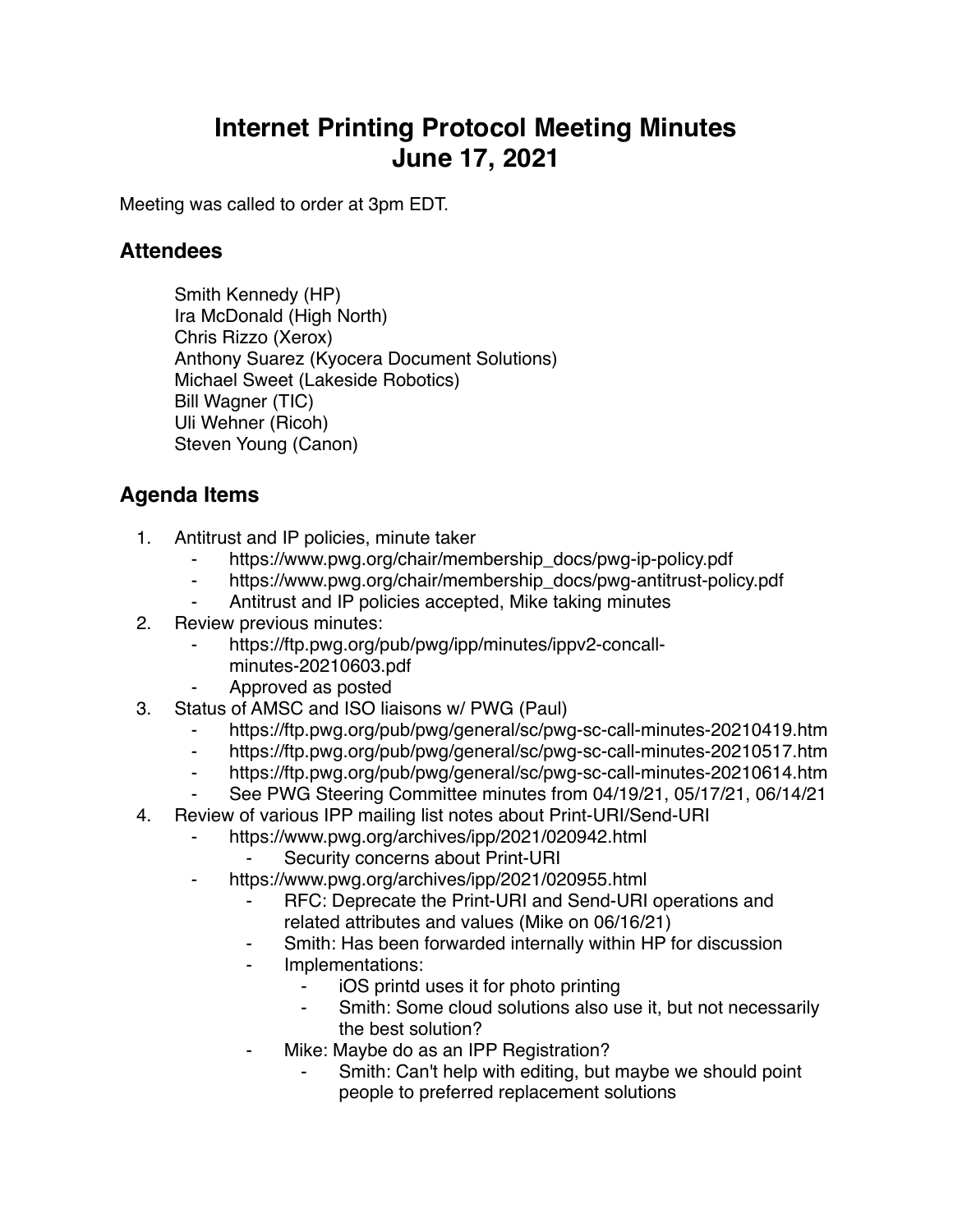- Ira: Yes, do a registration
- Ira: Deprecation is the best way forward vs. best practices?
	- Chris: Don't think anyone in Xerox is using these operations
	- ⁃ Smith: I can send a copy of the IPP Registration to Mopria for comment
	- Ira: Make sure to post announcement to pwg-announce to get wider visibility
	- Mike: Post to PWG web site, Twitter/Linked In?
	- Uli: Also think that deprecation is the right way forward
- Ira: Can we also recommend support for HTTPS?
	- Mike: I guess so, at least that documents a best practice in order to mitigate one of the known issues
- Smith: Another use case/issue
	- Printer on corp LAN + guest network
	- ⁃ Malicious user submits job referencing resource on corp LAN
	- ⁃ Also can look at logs (job history for jobs submitted on corp LAN)
	- Bill: Be careful about going into too much detail too many possibilities
- Bill/Smith: Make sure to include recommended alternatives for each of the issues/use cases we identify
- Action: Mike to post initial draft of IPP Registration for deprecating xxx-URI operations
- 5. Status of IPP Everywhere v1.1 Printer Self-Certification Tools Update 3 (Mike)
	- https://www.pwg.org/archives/ipp/2021/020938.html
	- ⁃ https://www.pwg.org/archives/ipp/2021/020954.html
	- ⁃ IPP WG Last Call started 05/17/21 ended 06/16/21
	- ⁃ IPP WG Approved on 06/16/21
	- Chris: HTTP Upgrade test
		- Q: Why support this?
		- ⁃ A: Required by STD92/RFC8010, common breaking point for older implementations, allows for opportunistic encryption by either side, CUPS does it for job-password, for example
- 6. Review of IPP Finishings v3.0 (Smith)
	- https://ftp.pwg.org/pub/pwg/ipp/wd/wd-ippfinishings30-20210412-rev.pdf
		- ⁃ Prototype draft for Major update
		- ⁃ IPP WG review on 06/03/21 stopped at the beginning of 5.2.9
		- ⁃ Schedule Stable draft in Q3/Q4 2021
		- Section 1:
			- Lines 257-264: Should be in section 4
		- ⁃ New section 4.x:
			- ⁃ Talk about portrait orientation of finishing
		- Section 5.1:
			- Lines 543-570?: Move some content into section 4
			- Figure: Move to section 4?
		- Section 5.2.9: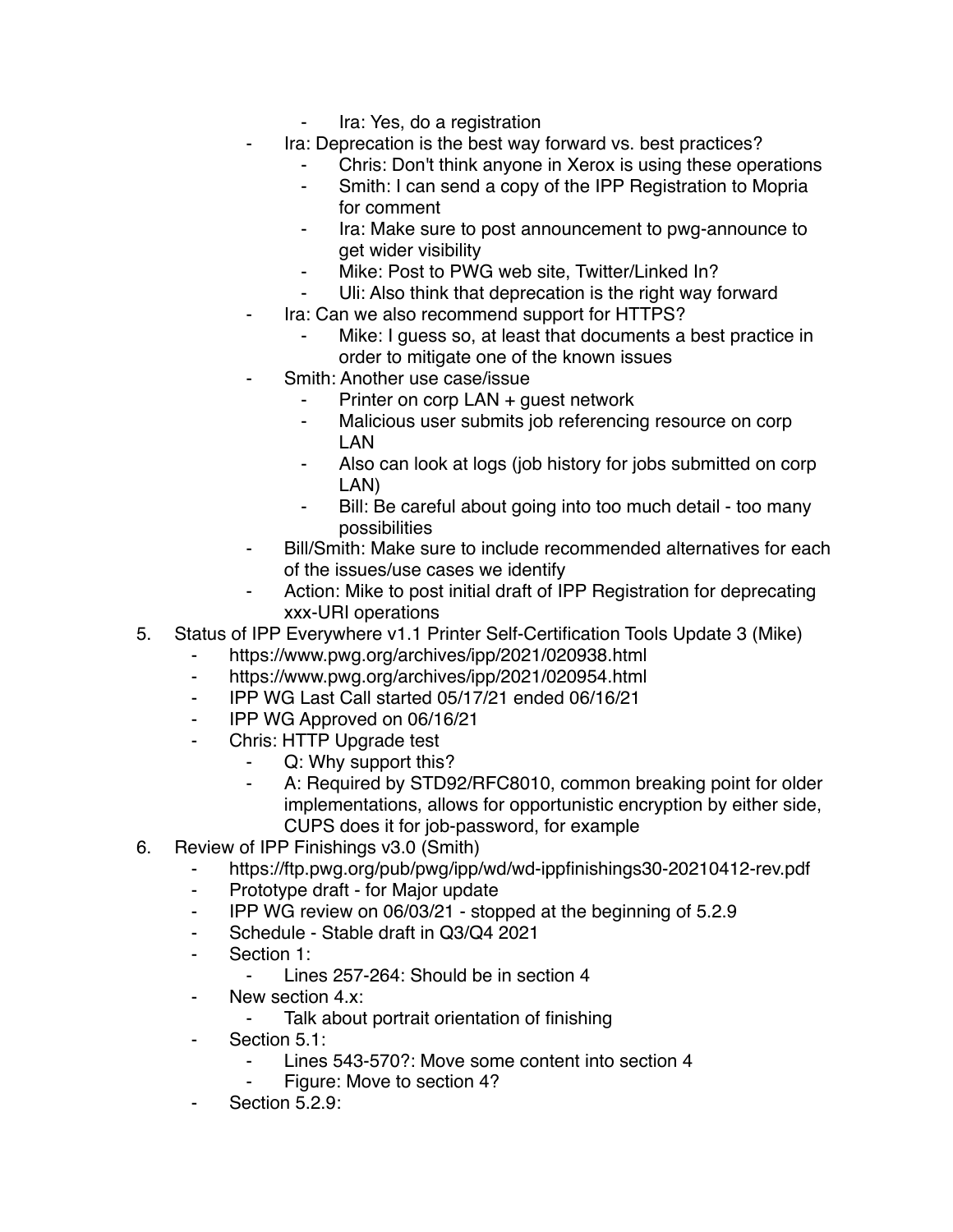- ⁃ Bill: Alternative to "connect"?
- ⁃ Mike: "fasten Sets of Media Sheets"
- Line 1526: "supplies THE ..." (drop MUST, "the" instead of "its")
- ⁃ Normalize with changes to 5.2.8
- Section 5.2.9.1:
	- ⁃ "parallel to the top edge of the page since positions and angles are relative to the portrait orientation of a Media Sheet" (or something like that)
- **Section 5.2.9.2:** 
	- "Locations FOR the stitches ..." (replace "of" with "for")
	- "A Client supplies values in order..." (see punching-locations wording)
	- ⁃ "THE distance" instead of "a distance" (two places)
- Section 5.2.9.4:
	- Break out the stitching-reference-edge reference into a second sentence - first says what stitching-offset does
	- Drop last sentence
- **Section 5.2.9.5:** 
	- Drop "used" in "used for"
	- ⁃ "placed along" instead of "placed in"
	- ⁃ Move note about rotation to section 4 (portrait notation + reference edge discussion)
- **Section 5.2.10:** 
	- ⁃ "specifies where to cut, perforate, or score the Media Sheets"
	- make client stuff declarative ("supplies the" instead of "MUST supply its")
- Section 5.2.10.1:
	- ⁃ Break up like 5.2.9.4
- Section 5.2.10.2:
	- ⁃ "specifies the Finishing Reference Edge for the cut, perforation, or score."
- Section 5.2.10.3:
	- ⁃ "specifies the type of trimming to use."
	- ⁃ "Pierces" instead of "Perforates"
- ⁃ Section 5.2.10.4:
	- ⁃ "perform THE trimming operation"
- Section 5.3:
	- ⁃ "A Client supplies this attribute ..."
	- Fix client SHOULD NOT and MUST in second sentence
	- ⁃ "A Client supplies a value that is evenly divisible with the number of Input Pages in order to demarcate the length of a single copy or Set. A Printer MUST treat any remaining pages as a separate Set for finishing."
	- "the Client supplies a ..."
- Section 7.9:
	- Lines 2280-2282: "the Printer MAY either support this attribute with the 'no-value' out-of-band value or omit this attribute."